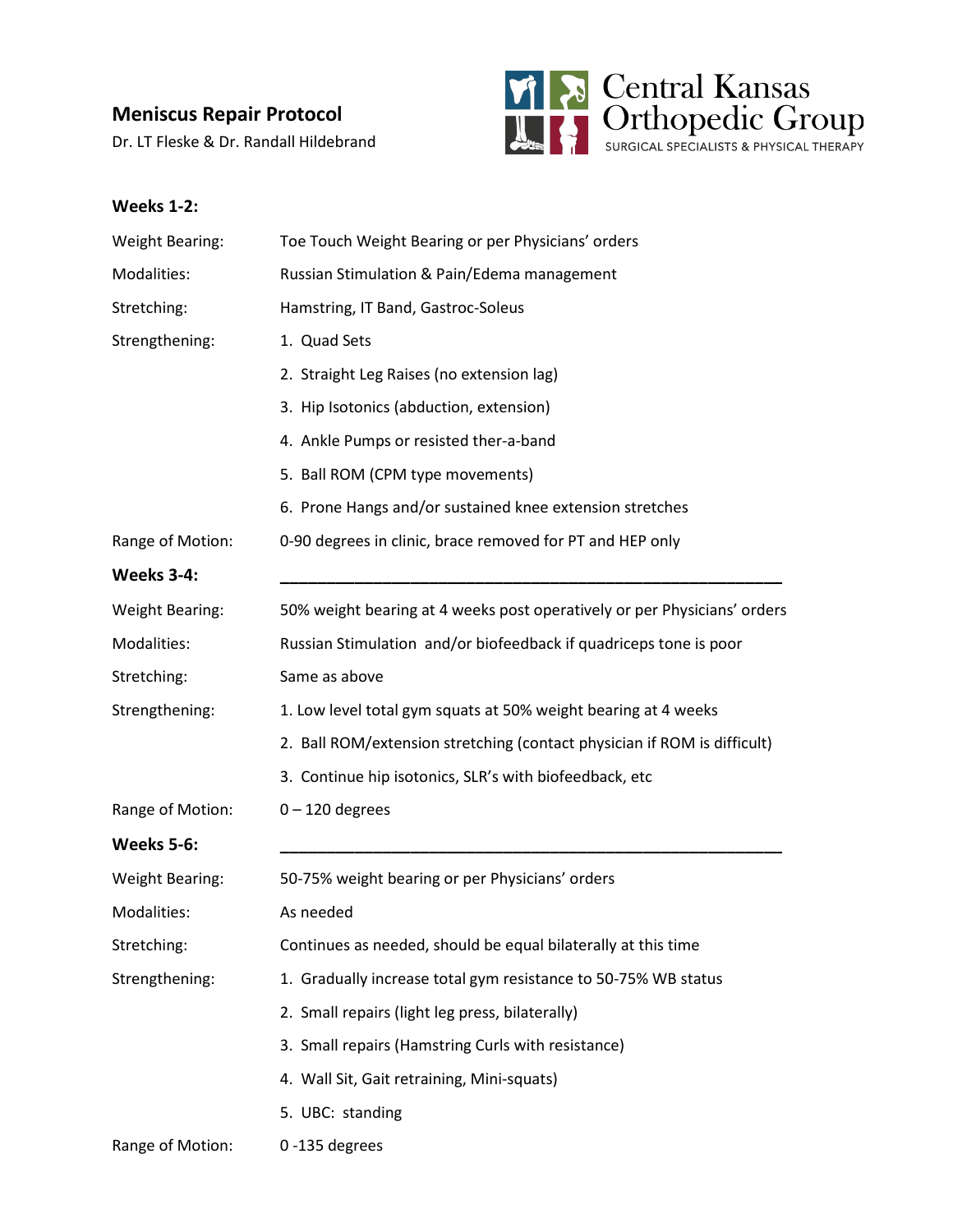# **Weeks 7-8:** Weight Bearing: Full Weight bearing, work to establish normal gait pattern Strengthening: 1. Hamstring Curls 2. Leg Press or upper level total gym (uni/bilaterally) 3. Squats (gluteal involvement) 4. Single leg stance/balance as tolerated) Cardiovascular: 1. Stationary Bike (10-20 min) 2. Swimming (deep water cycling, treading water, walking) 3. Elliptical, treadmill (walking), stair machine Range of Motion: Equal Bilaterally in flexion and extension **Weeks 9-12: \_\_\_\_\_\_\_\_\_\_\_\_\_\_\_\_\_\_\_\_\_\_\_\_\_\_\_\_\_\_\_\_\_\_\_\_\_\_\_\_\_\_\_\_\_\_\_\_\_\_\_\_\_\_\_\_\_\_\_** Strengthening: 1. Dynamic Warmup 2. Eccentric Quadriceps activities 3. Squats with proper technique 4. Lunges 5. Resisted walking 6. Wall Sits 7. Single leg balance, proprioception Cardiovascular: 1. Combination of exercise (bike, walking, elliptical, swimming) 30-45 min/day **4 Months: \_\_\_\_\_\_\_\_\_\_\_\_\_\_\_\_\_\_\_\_\_\_\_\_\_\_\_\_\_\_\_\_\_\_\_\_\_\_\_\_\_\_\_\_\_\_\_\_\_\_\_\_\_\_\_\_\_\_\_\_** Strengthening: 1. Small Repairs: running straight only or per Physicians' orders 2. Progress dynamic stability, balance 3. Lunges, squats, wall sits 4. Single leg squats, balance, Cardiovascular: Same as Above

#### **5 Months: \_\_\_\_\_\_\_\_\_\_\_\_\_\_\_\_\_\_\_\_\_\_\_\_\_\_\_\_\_\_\_\_\_\_\_\_\_\_\_\_\_\_\_\_\_\_\_\_\_\_\_\_\_\_\_\_\_\_\_\_**

Strengthening: 1. Small Repairs: cutting, lateral carioca, figure 8's, light plyometrics

2. Upper level balance, proprioception, core strengthening